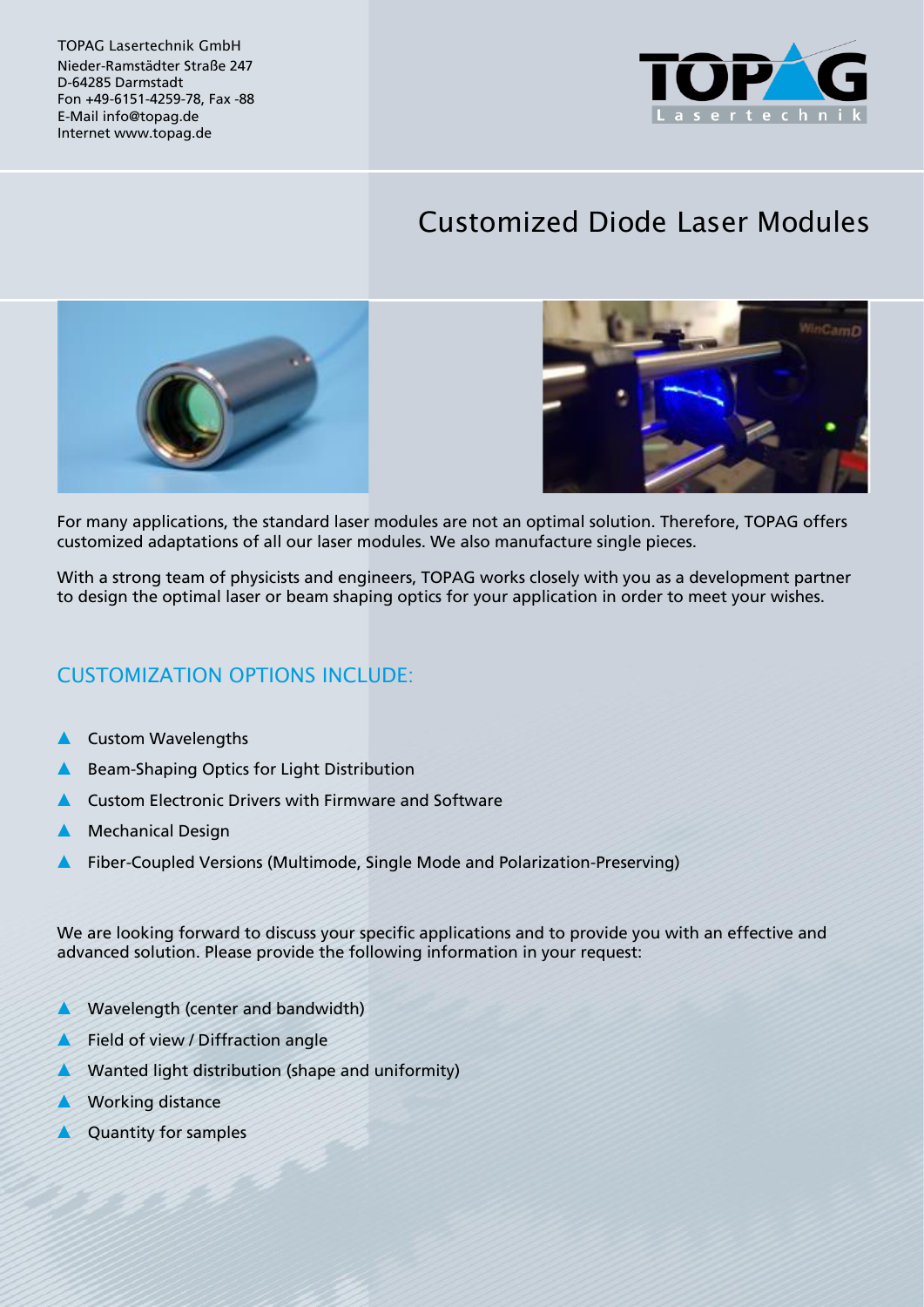TOPAG Lasertechnik GmbH Nieder-Ramstädter Straße 247 D-64285 Darmstadt Fon +49-6151-4259-78, Fax -88 E-Mail info@topag.de Internet www.topag.de



## Pattern Generators for Customized Diode Laser Modules

Diffractive optical elements (DOE) can be integrated in customized diode laser modules. A wide range of different patterns like multi lines, dot lines, crosshair, circles, dot matrix and random patterns are available. Please request for availability of DOEs and their fan angle. Possible material is PMMA or PC.

| Description                                                                          | Pattern |
|--------------------------------------------------------------------------------------|---------|
| Square Line (LS)<br>5, 7, 11, 25, 65 lines                                           |         |
| Rectangular Line (LR)<br>3, 5, 7, 10, 15, 41, 81 lines                               |         |
| Dot lines (DL)<br>1:5, 1:9, 1:11: 1:19, 1:99                                         |         |
| Quasi continuous line (QCL)<br>5°,20°,30.1°,30.5°, 36°, 45°, 45.5°                   |         |
| Cross Hair (CH)<br>2°, 5°, 10°, 15°, 25°, 30°, 45°, 52°, 60°, 75°                    |         |
| Dot Matrix (DM)<br>2x2 +1, 4x6, 5x5, 6x6, 10x10,<br>11x11,13x13, 16x16, 17x17, 21x21 |         |
| Line Circle (LC)<br>for 488 nm, 520 nm and 592 nm                                    |         |
| Dot Circle (DC)<br>1:16, 1:36, 1:72                                                  |         |
| Multiple Circles (MC)                                                                |         |
| 5 rings, 10 rings                                                                    |         |
|                                                                                      |         |